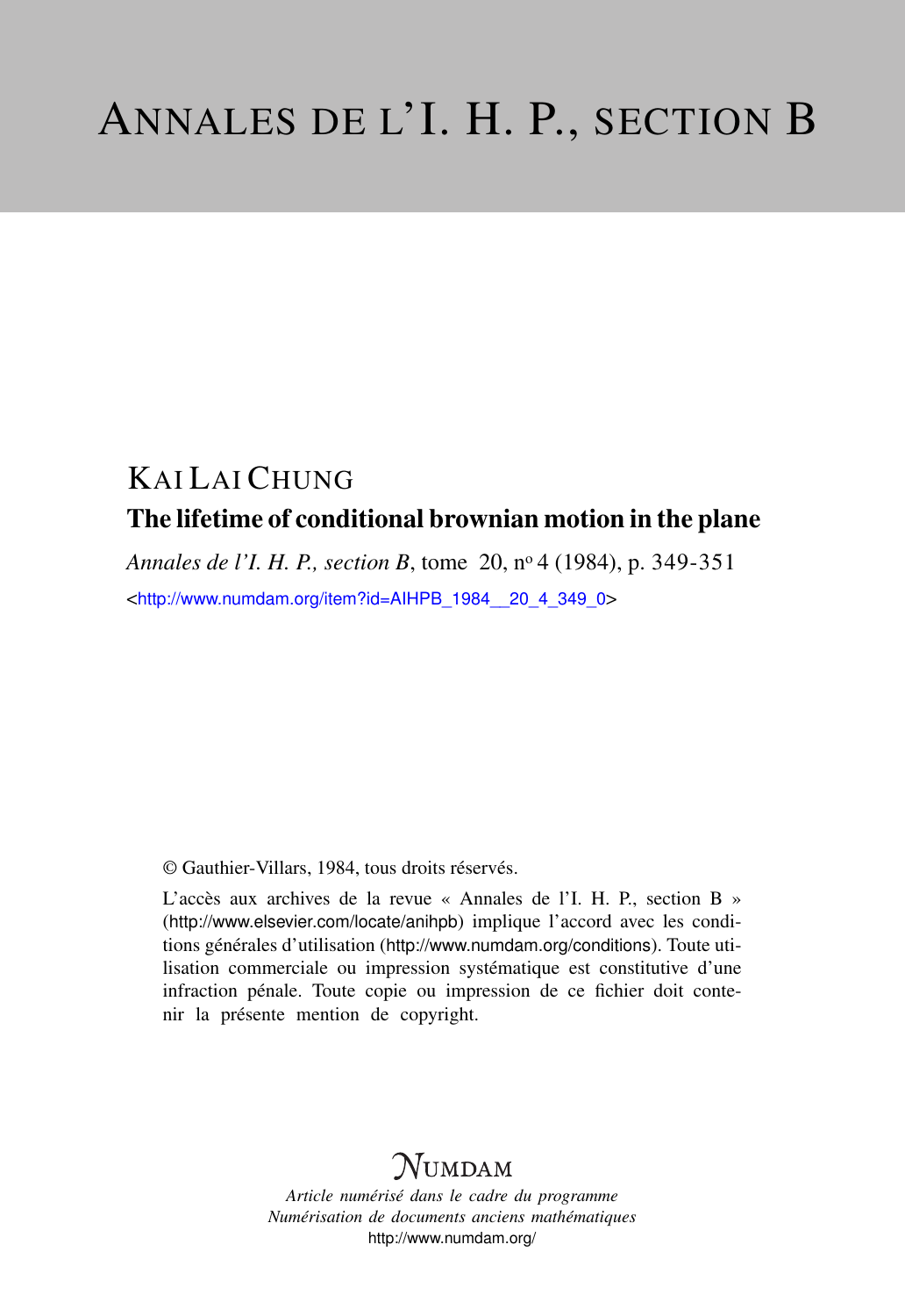## The lifetime of conditional Brownian motion in the plane

by

Kai Lai CHUNG (\*)

Department of Mathematics, Stanford University, CA 94305, USA

 $SUMMARY.$  - In this note I give a short and perspicacious proof of a recent remarkable result due to Cranston and McConnell [3 ].

RÉSUMÉ. — Cette note est consacrée à une démonstration courte d'un résultat remarquable et récent de Cranston et McConnell [3].

Let D be a bounded domain in  $\mathbb{R}^d$ ,  $d \geq 1$ ; H(D) the class of strictly positive harmonic functions in D;  $X = \{X_t, t \geq 0\}$  the standard Brownian motion in  $\mathbb{R}^d$ ;  $\tau_B = \inf \{ t > 0 : X_t \notin \mathbb{B} \}$  for any Borel set B; *m* the Lebesgue measure in  $\mathbb{R}^d$ ;  $E_n^x$  the expectation associated with the h-conditioned Brownian motion starting at  $x \in D$ .

THEOREM. - Let  $d = 2$ . There exists a constant C depending only on D such that

(1) 
$$
\sup_{\substack{x \in D \\ h \in H(D)}} E_h^x \{ \tau_D \} \leq Cm(D).
$$

We begin by stating explicitly the case where  $h \equiv 1$ , namely unconditioned Brownian motion, for a general Borel set B in  $\mathbb{R}^d$ ,  $d \geq 1$ .

(\*) Research supported in part by NSF grant MCS83-01072 at Stanford University.

Annales de l'Institut Henri Poincaré - Probabilités et Statistiques - Vol. 20, 0246-0203 84/04/349/ 3 / \$ 2,30/  $\circ$  Gauthier-Villars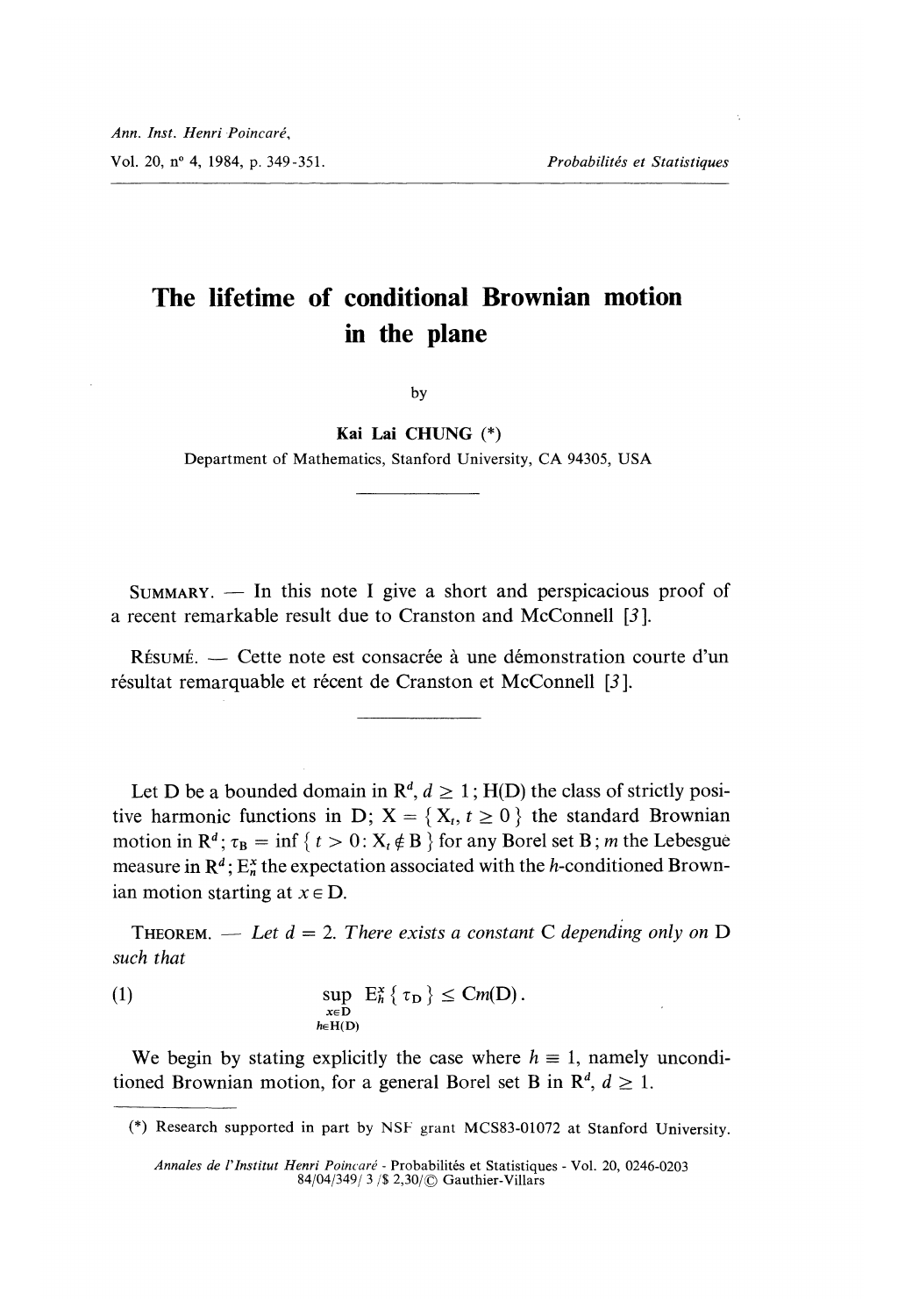350 K. L. CHUNG

 $LEMMA. - We have$ 

$$
\sup_{x \in D} E^x \{ \tau_B \} \le A_d m(D)^{2/d}
$$

$$
A_d = \frac{1}{2\pi d^2} (d+1)^{\frac{2(d+1)}{d}}.
$$

where

This lemma can be proved by an elementary method using only the strong Markov property of X and the form of its transition density. It is generalizable and adaptable to similar estimates; see 
$$
[1]
$$
, p. 148 ff.

As the first simplification in the proof of the theorem, we deal directly with a general h in  $H(D)$ . This spares us some unnecessary « hard theory », such as the famous Martin representation, and the behavior of a minimal harmonic function at the boundary. Cf. Lemma 2.2 in [3], which is actually a result due to Doob. Thus for any  $h \in H(D)$ , we put for clarity:

(2) 
$$
Y(t) = \begin{cases} \left(\frac{1}{h}\right)(X_t) & \text{for } 0 \leq t < \tau_D, \\ 0 & \text{for } \tau \geq \tau_D. \end{cases}
$$

It is a basic idea in h-conditioning that  $\{Y_t, \mathcal{F}_t, t \geq 0\}$  is a super-martingale, where  $\{\mathcal{F}_t\}$  is the natural filtration of  $\{X_t\}$ . Let  $0 < a < b < \infty$ ; let D' [a, b] and U' [a, b] denote respectively the number of downcrossings and upcrossings of [a, b] by  $\{Y_t, t \ge 0\}$ . Then we have for any  $x \in D$ :

(3) 
$$
E^x \{ D'[a, b] \} \le \frac{b}{b-a}; \qquad E^x \{ U'[a, b] \} \le \frac{a}{b-a}
$$

For the first inequality (due to G. A. Hunt), see e. g. [2 ], p. 341; the second does not follow trivially from the first, but both follow from Dubins's inequalities (loc. cit.). Taking reciprocals, we deduce that if  $D[a, b]$  and U [a, b] denote the corresponding numbers for { $h(X_t)$ ,  $t \ge 0$  }, then

(4) 
$$
E^x \{ U[a, b] \} \le \frac{a}{b-a}; \qquad E^x \{ D[a, b] \} \le \frac{b}{b-a}.
$$

We now define for any  $x_0 \in D$ :

$$
C_n = \{ x \in D : h(x) = 2^n h(x_0) \},
$$
  
\n
$$
D_n = \{ x \in D : 2^{n-1} h(x_0) < h(x) < 2^{n+1} h(x_0) \},
$$

where *n* is an integer. Furthermore, we denote by  $N_n$  the total number of times a path moves from inside  $D_n$  to outside  $D_n$ . If it starts from  $C_n$ , this

Annales de l'Institut Henri Poincaré - Probabilités et Statistiques